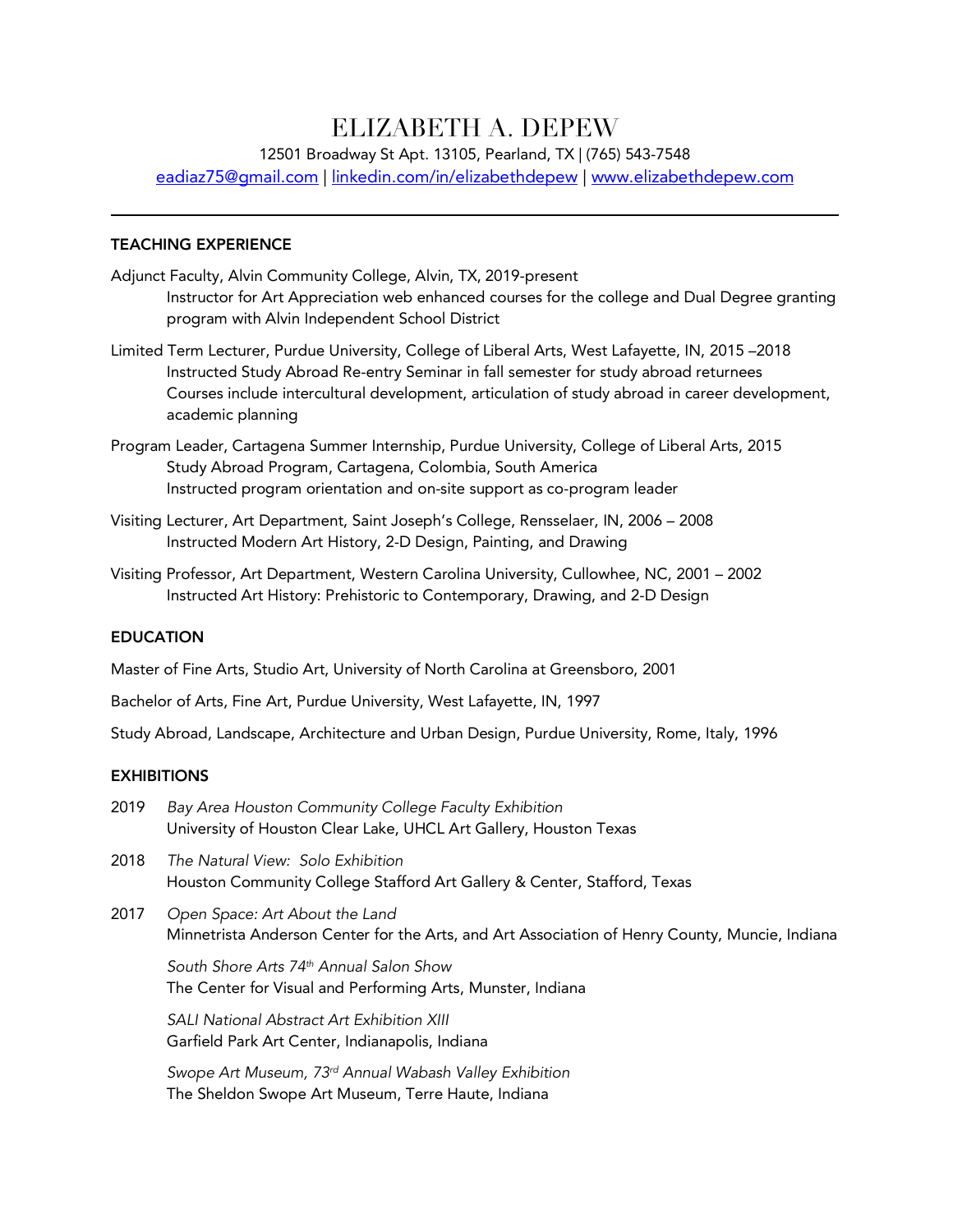*The Many Faces of Indiana Art* Haan Mansion Museum of Indiana Art, Lafayette, Indiana

*Solo Exhibition, Recent Paintings & Drawings* Tippecanoe Arts Federation, Lafayette, Indiana

- 2016 *Purdue University Invitational: On or About Rockwell Kent*, Fountain Gallery, Lafayette, Indiana
- 2015 *Two-Person Exhibition: Abstract Paintings* Arts Place, Inc. Portland, Indiana

*Solo Exhibition: Response to the Tree*  Tippecanoe Arts Federation, Lafayette, Indiana

2014 *National Juried Exhibition: Women's Works* Northeast Area Arts Council, Woodstock, Illinois

> *South Shore Arts 71stAnnual Juried Salon Show* Center for Visual & Performing Arts, Munster, Indiana

*Solo Exhibition: Convergence of Landscape, Root & Form* LaLa Gallery, West Lafayette, Indiana

- 2013 *20th Invitational Exhibition* Prairie Arts Council, Rensselaer, Indiana
- 2012 *Solo Exhibition: Reclaiming the Gesture* LaLa Gallery, Lafayette, Indiana

*Group Exhibition: Current Inventiveness* LaLa Gallery, Lafayette, Indiana

- 2010 *Solo Exhibition: Scripted Fields* LaLa Gallery, Lafayette, Indiana
- 2008 *Solo Exhibition: Recent Paintings* Randy Ross Fine Art, Lafayette, Indiana
- 2007 *Faculty Exhibition, St. Joseph's College Art Department* Prairie Arts Council, Rensselaer, Indiana
- 2006 *Group Exhibition: Neostrata: Works on Paper* Tippecanoe Arts Federation, Lafayette, Indiana

*Group Exhibition: Recent Work* Pao Hall of Visual & Performing Arts, Purdue University

2005 *Group Exhibition: Women Artists* Art Museum of Greater Lafayette, Lafayette, Indiana

> *Indiana Now! Biennial Juried Exhibition of Contemporary Indiana Art* Art Museum of Greater Lafayette, Lafayette, Indiana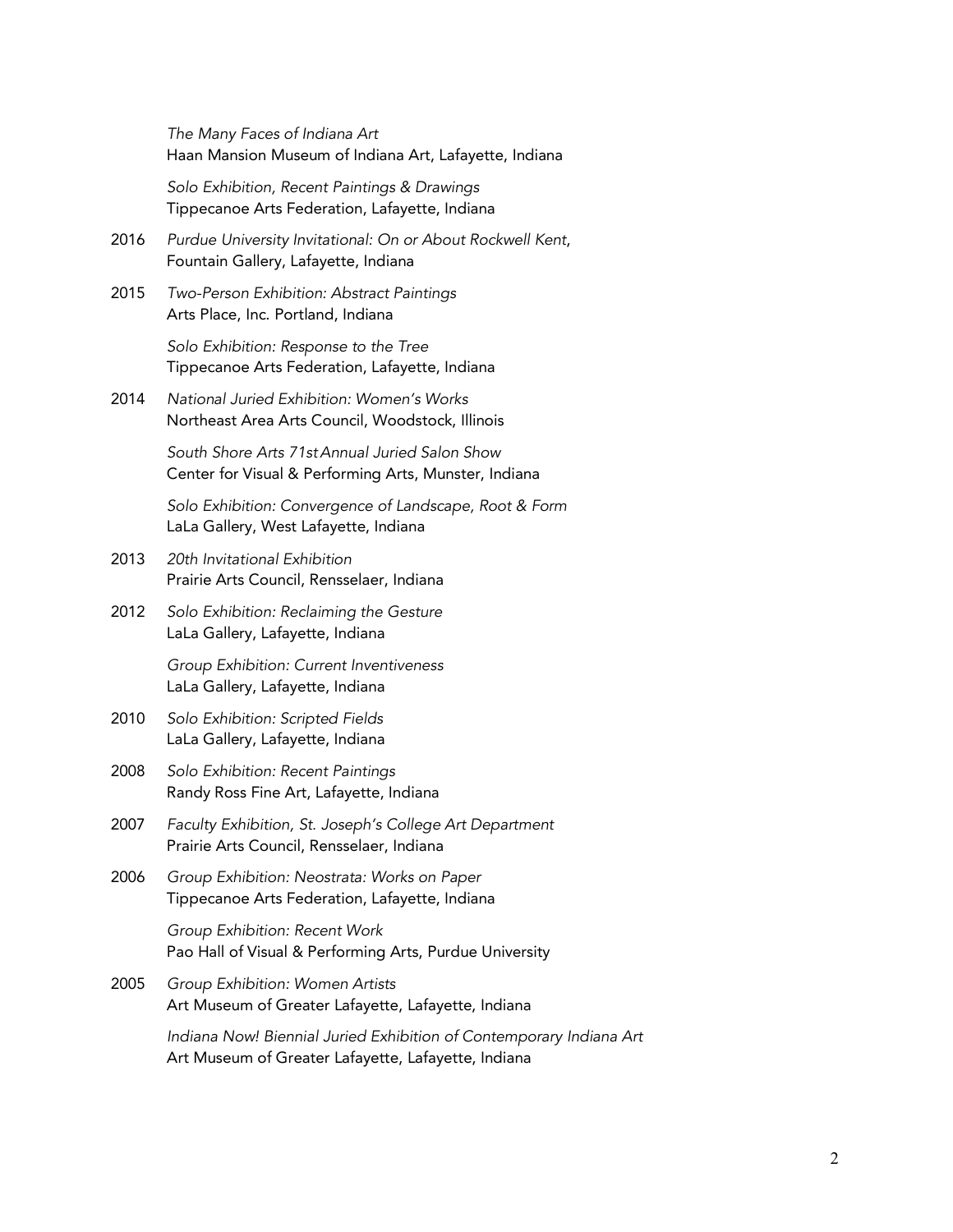2004 *Group Exhibition* Pao Hall of Visual & Performing Arts, Purdue University 2003 *Indiana Now! Biennial Juried Exhibition of Contemporary Indiana Art* The Art Museum of Greater Lafayette, Lafayette, Indiana 2002 *Group Exhibition: Paintings & Drawings* Museo Di Murlo, Murlo, Italy, *Group Exhibition: The Modern Spirit*

Academia D'Arte, Montecatini, Italy

# RELATED PROFESSIONAL EXPERIENCE

Art & Design Program Specialist, Houston Community College (HCC), 2019-present

I currently coordinate and provide administrative oversight to the Art+Design Council and Unit at HCC where I sustain and foster the National Association of Schools of Art and Design (NASAD) accreditation. In coordinating and supporting multiple art and design programs across 27 campuses, my position navigates administrative, curricular, budgetary, marketing, and strategic planning and support to all programs and leadership of the Art+Design Council. Other department projects include spearheading many student-engaged projects which include collaboration with the Art Car Cooperative, helping produce the Visual Arts Instagram Gallery in the Canvas platform, and creating a WondaVR gallery project.

Director of Study Abroad & International Programs, College of Liberal Arts, Purdue University, 2010 -2018

Supported the 'Purdue Moves' mission and the CLA Associate Dean for International Programs and Undergraduate Education by providing leadership, programming, and support the internationalization of our college, faculty, staff, and students

Hosted multiple delegations of scholars, alumni, and guests from overseas each year

Developed and taught a 1-credit study abroad re-entry seminar offered each fall semester, which emphasized intercultural development and articulating the benefits of the study abroad experience for personal, professional, and academic purposes

Supported and coordinated department-led programs and the general mission of the Office of Programs for Study Abroad through CLA-specific recruitment events, fairs, and information sessions

Provided support to the CLA Career, Advising, and Recruitment areas by presenting to large groups of students, faculty and staff about the benefits and opportunities for study abroad at Purdue

Supervised two full-time staff and undergraduate student interns who work on event planning, graphic design, marketing, and social media to promote study abroad.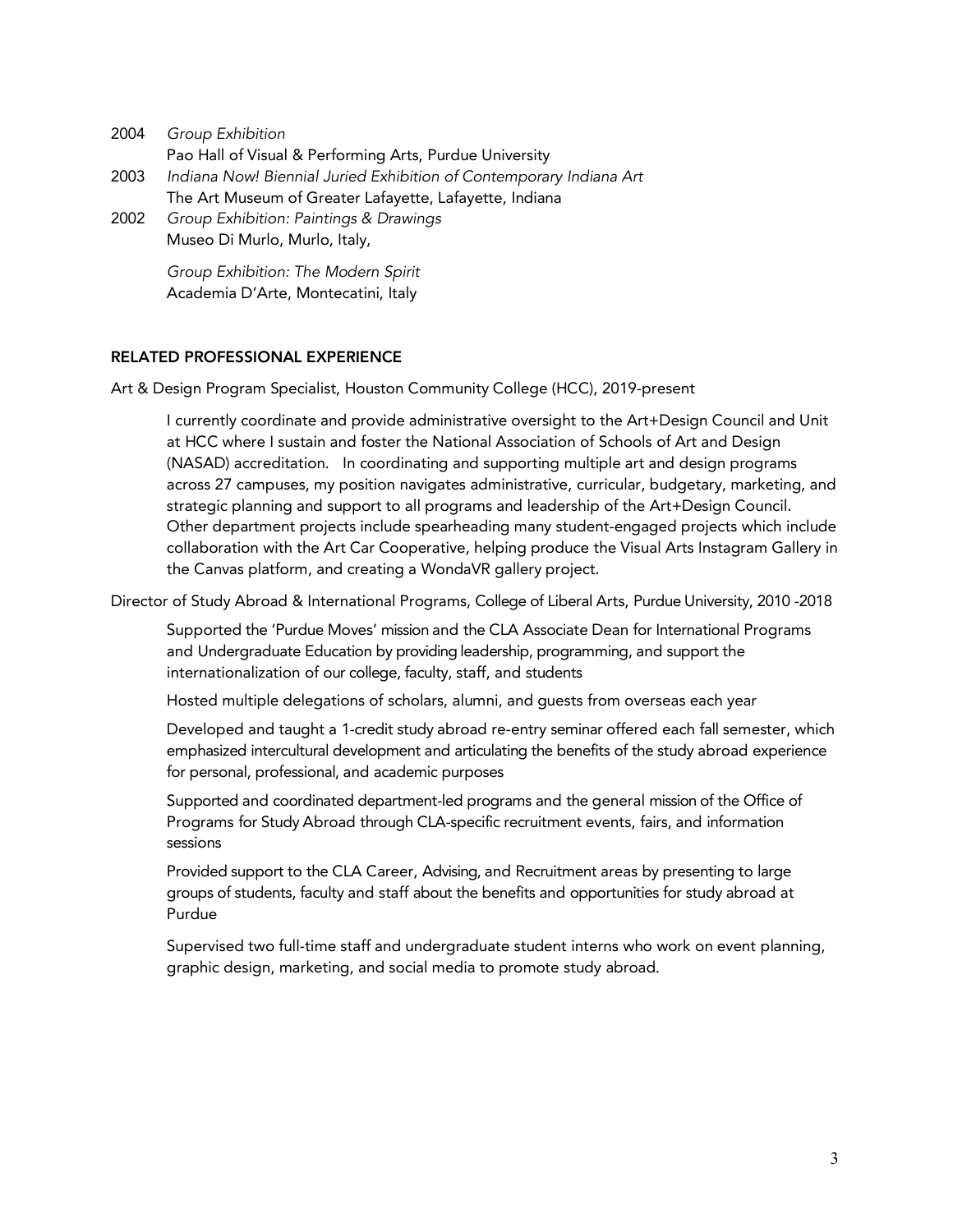Academic Advisor, College of Liberal Arts, Purdue University, 2003 -2010

Advised over 250 students in the School of Visual & Performing Arts with majors in professional design, fine arts, studio, and theatre performance

Assisted students in developing a plan of study, graduate school and career advancement, and overall academic and educational development

Served as the Lead Academic Advisor for the Department of Theatre where I supported faculty, curriculum implementation, and overall support for the undergraduate program

Delivered presentations to prospective students and families about the School of Visual & Performing Arts

Provided academic advising for study abroad programs in Denmark, India, Ireland and Italy.

## AWARDS & HONORS

Indiana Arts Council Artist Grant Recipient, 2014 Vermont Studio Center Fellowship, Artist Residency, 2001 Howard Fellowship, Academic Scholarship for Painting, 2000 Adelaide Fortune Holderness Fellowship, 1999

## PROFESSIONAL DEVELOPMENT

- 2019 NASAD National Conference, Pittsburgh, PA, attendee
- 2019 Houston Arts Partners Conference, Houston TX, attendee
- 2016 NAFSA National Conference, Denver, CO

Presenter, "Life After Study Abroad: Articulating Intercultural Learning"

Global Partners Program, Intercultural Immersion: Beijing, Ningbo, & Shanghai, China

Purdue University Intercultural Learning & Teaching Workshop Presenter, Intercultural Communication and Power Distance workshop Participant, From the Inside Out: Transformative Learning and Teaching

Arts Project Support Grant Panelist, Indiana Arts Commission

Qualified Administrator, Intercultural Development

- 2015 Inventory NAFSA National Conference, Boston, MA Participant, Models of Cultural Analysis: Theory and Practice for International Educators
- 2007 Global Partners Program, Intercultural Immersion: Mumbai, Delhi, & Bangalore, India

## LANGUAGES & TRAVEL

Spanish: Limited working proficiency

Extensive Travel Experience: Western Europe, Latin America, China, India, Puerto Rico